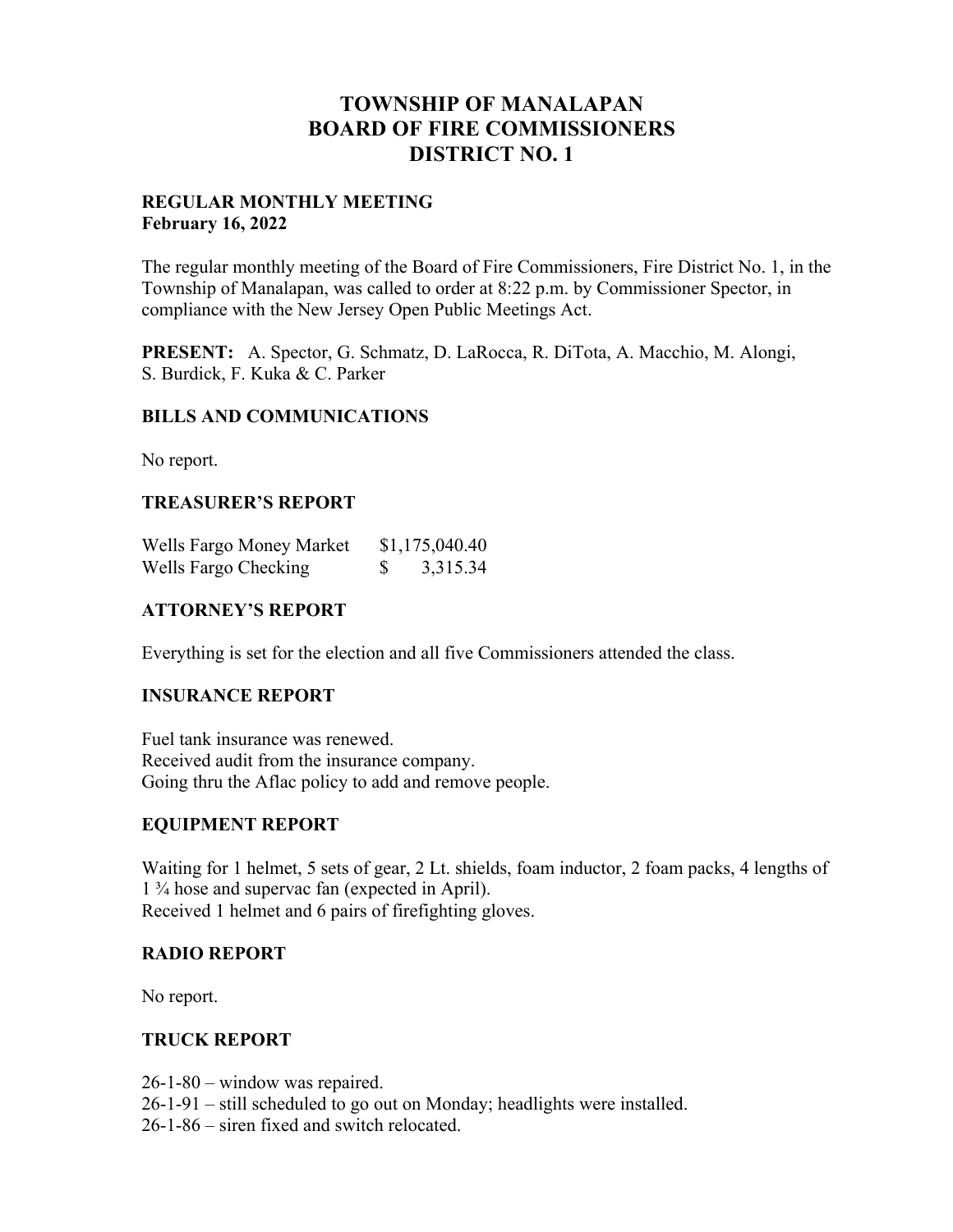### **CHIEF'S REPORT**

Ice Rescue Operations/Technician was postponed due to weather. Awareness Course was conducted.

Macchio's gear came back from repair but was missing the liner which has been located and is being shipped.

Met with New Jersey Fire Equipment regarding service, SCBA and equipment. Personnel issue was discussed.

Requesting 2 adult and 2 child custom photo props for fire prevention events - \$710.

### **MEMBERSHIP REPORT**

No report.

### **ASSOCIATION REPORT**

No report.

### **TRUSTEES' REPORT**

No report.

### **OLD BUSINESS**

See attached.

### **NEW BUSINESS**

Commissioner Schmatz made a motion to pay all vouchers; this was seconded by Commissioner LaRocca. All voted aye.

Commissioner LaRocca made a motion for \$710 to purchase 2 adult and 2 child custom photo props; this was seconded by Commissioner Macchio. All voted aye.

Commissioner LaRocca made a motion not to exceed \$1,900 to replace 26-1-73 headlights to LED headlights; this was seconded by Commissioner Macchio. All voted aye.

Commissioner Spector made a motion for \$540 to purchase 30 traffic cones; this was seconded by Commissioner LaRocca. All voted aye.

Hose testing is scheduled for Friday, May 13<sup>th</sup> and pump testing is scheduled for Thursday, August  $11<sup>th</sup>$ .

Commissioner LaRocca made a motion not to exceed \$1,500 to purchase a generator for 26- 1-73; this was seconded by Commissioner Macchio. All voted aye.

Discussion was held on adding Accident Advantage and Hospital Advantage policies to our current Aflac policy.

Meeting opened to the public at 9:14 p.m.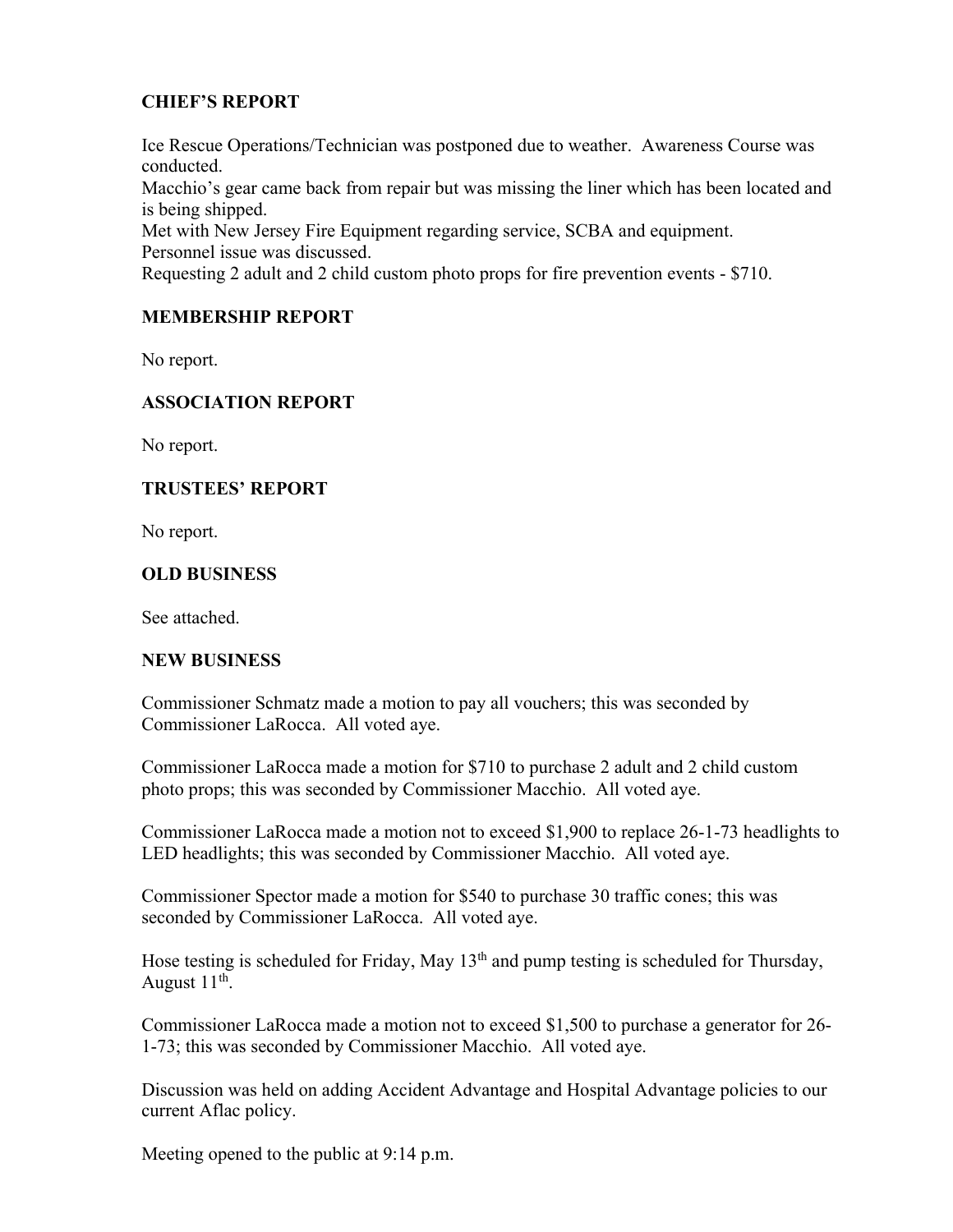A motion was made by Commissioner Spector to adjourn; it was seconded by Commissioner Schmatz and all voted aye.

Meeting adjourned at 9:15 p.m.

 Respectfully submitted, Robert DiTota, Clerk